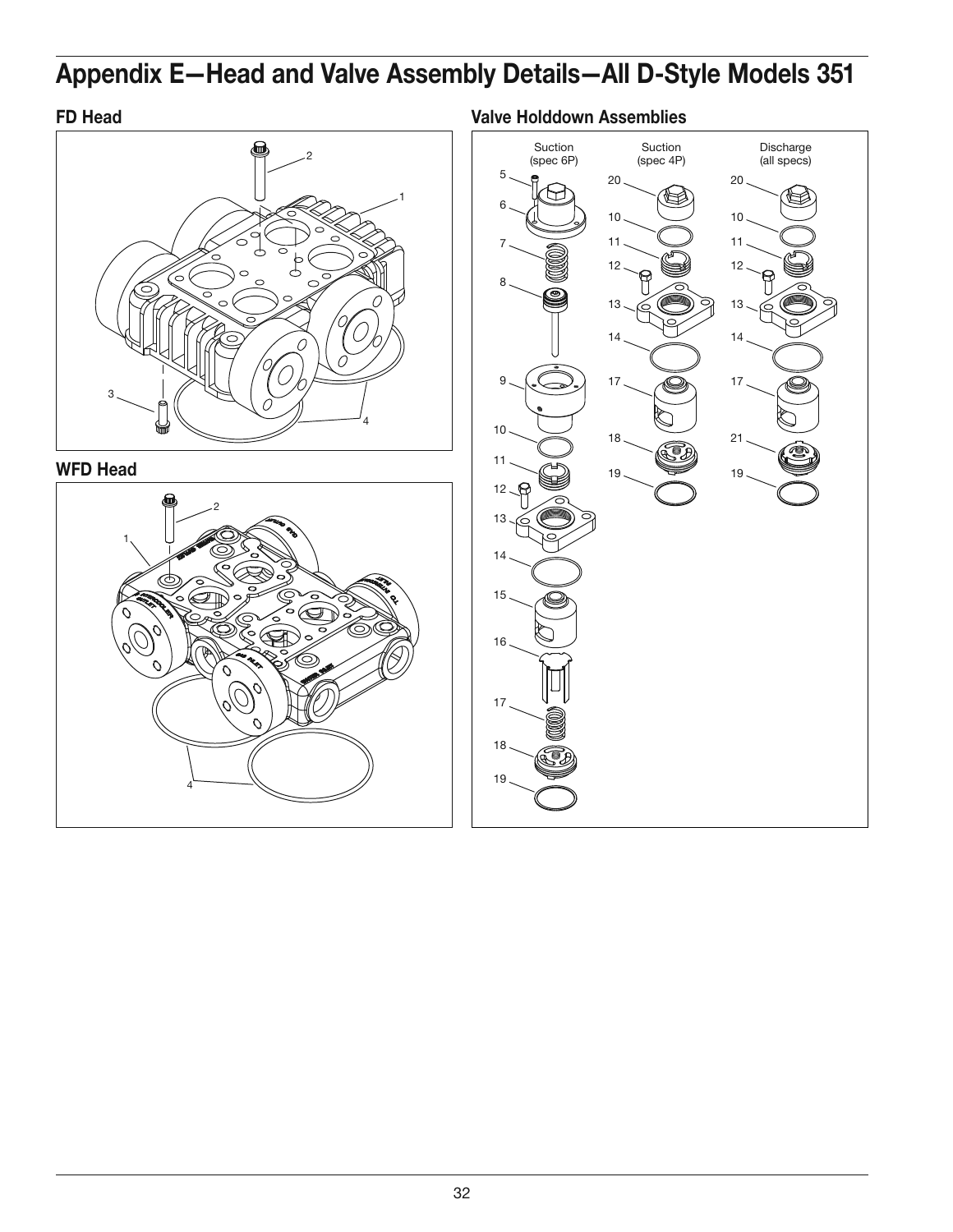# **Appendix E—Head and Valve Assembly Details—All D-Style Models 351**

### **Unloader Assembly (5320-X1e)**



### **Valve Assemblies**



*NOTE: A small amount of Loctite #263 should be applied around the complete circumference of the valve stud (part number 3920) before final assembly.*

| <b>Head and Valve Assembly Bill of Materials</b> |  |  |  |
|--------------------------------------------------|--|--|--|
|--------------------------------------------------|--|--|--|

| Ref<br>No. | Part No.                 | <b>Description</b>                           | Qty.           |
|------------|--------------------------|----------------------------------------------|----------------|
|            | 4366                     | Head-FD351                                   | 1              |
| 1          | 4372-3                   | Head-WFD351                                  | 1              |
|            |                          | Center head bolt-FD351 only                  | $\overline{c}$ |
| 2          | 1647                     | Head bolt-WFD351 only                        | 10             |
| 3          | 7005-043NC150A           | Head bolt-FD351 only                         | 12             |
|            | $2 - 253$ <sup>a</sup>   | O-ring-1st stage & 2nd stage<br>(FD351 only) | $\overline{2}$ |
| 4          | $2-253$ $a$              | O-ring-2nd stage (WFD351 only)               | 1              |
|            | $2 - 256$ <sup>a</sup>   | O-ring-1st stage (WFD351 only)               | 1              |
| 5.         | 7002-025TP125Af          | Socket head 1/4"-20 x 1-1/4"                 | 6              |
| 6.         | $5275^{\mathrm{f}}$      | Unloader body cap (spec 6P)                  | $\overline{2}$ |
| 7.         | 5277f                    | Unloader spring (spec 6P)                    | 2              |
| 8.         | 5273                     | Unloader piston (spec 6P)                    | $\overline{c}$ |
| 9.         | $5345$ <sup>f</sup>      | Unloader body (spec 6P)                      | 2              |
| 10.        | $2 - 031$ <sup>a</sup>   | $O$ -ring                                    | 4              |
| 11.        | 2715                     | Valve hold-down screw                        | 4              |
| 12.        | 7001-043NC125A           | Hex head 7/16-14 x 1-1/4"                    | 16             |
| 13.        | 2205                     | Cover plate (3-1/4)                          | 4              |
| 14.        | $2 - 143$ <sup>a</sup>   | $O$ -ring                                    | 4              |
| 15.        | 5319                     | Valve cage                                   | 4              |
| 16.        | 5320 <sup>f</sup>        | Unloader actuator (spec 6P)                  | 2              |
| 17.        | 5277 <sup>f</sup>        | Unloader spring (spec 6P)                    | $\overline{c}$ |
| 18.        | $5311-3X$ <sup>d</sup>   | Suction valve assembly                       | $\overline{2}$ |
|            | 1418-2                   | Valve gasket (iron-lead standard)            | 4              |
| 19.        | 1418-1                   | Valve gasket (copper optional)               | 4              |
|            | 1418                     | Valve gasket (aluminum optional)             | 4              |
| 20.        | $2714 - 1$               | Valve cap (spec 4P and discharge)            | 4              |
| 21.        | $5318 - 3X$ <sup>d</sup> | Discharge valve assembly                     | $\overline{c}$ |
| 22.        | 5311                     | Valve seat                                   | 4              |
| 23.        | 3920 <sup>c</sup>        | Valve stud                                   | 4              |
| 24.        | 5312                     | Valve plate                                  | 4              |
| 25.        | 5313                     | Valve spring                                 | 4              |
| 26.        | $5318 - 3$               | Valve bumper                                 | 4              |
| 27.        | $5281$ <sup>f</sup>      | Unloader washer                              | $\overline{1}$ |
| 28.        | $5278 - X^f$             | Piston seal assembly                         | $\overline{2}$ |
| 29.        | 2590 <sup>f</sup>        | Pipe plug 1/8" NPT flush                     | 1              |
| 30.        | 5280 <sup>f</sup>        | Unloader washer                              | $\mathbf{1}$   |
| 31.        | $5279 - X^{f}$           | Piston seal assembly                         | 1              |
| 32.        | 5272 <sup>f</sup>        | Unloader piston cap                          |                |
| 33.        | 7002-025NC037Af          | Bolt 1/4-20 soc. button hd                   | 1              |
| 34.        | 5000-87SSf               | Retainer ring                                | $\mathbf{1}$   |
| 35.        | 5000-150SSf              | Retainer ring                                | 1              |
| 36.        | 5320-X1 <sup>e</sup>     | Unloader assembly                            | $\mathbf{1}$   |

| <b>O-ring Code</b> |                        |  |
|--------------------|------------------------|--|
| А                  | Buna-N                 |  |
| R                  | Neoprene <sup>®b</sup> |  |
| נ ו                | Viton <sup>®b</sup>    |  |
| F                  | <b>PTFE</b>            |  |
| ĸ                  | Kalrez <sup>®b</sup>   |  |

| <b>Gasket Material Code</b> |          |  |
|-----------------------------|----------|--|
|                             | Aluminum |  |
|                             | Copper   |  |
| Iron-lead<br>2              |          |  |
|                             |          |  |

*a \_ denotes O-ring code. See O-ring chart for details. b Registered trademark of the DuPont company.*

*c Apply Loctite #263 before final assembly.*

*d \_ denotes gasket material.*

*e Only the numbered items are included in the assembly. f Included with unloader assembly #5320-X1.*



*CAUTION: Always relieve pressure in the unit before attempting any repairs.*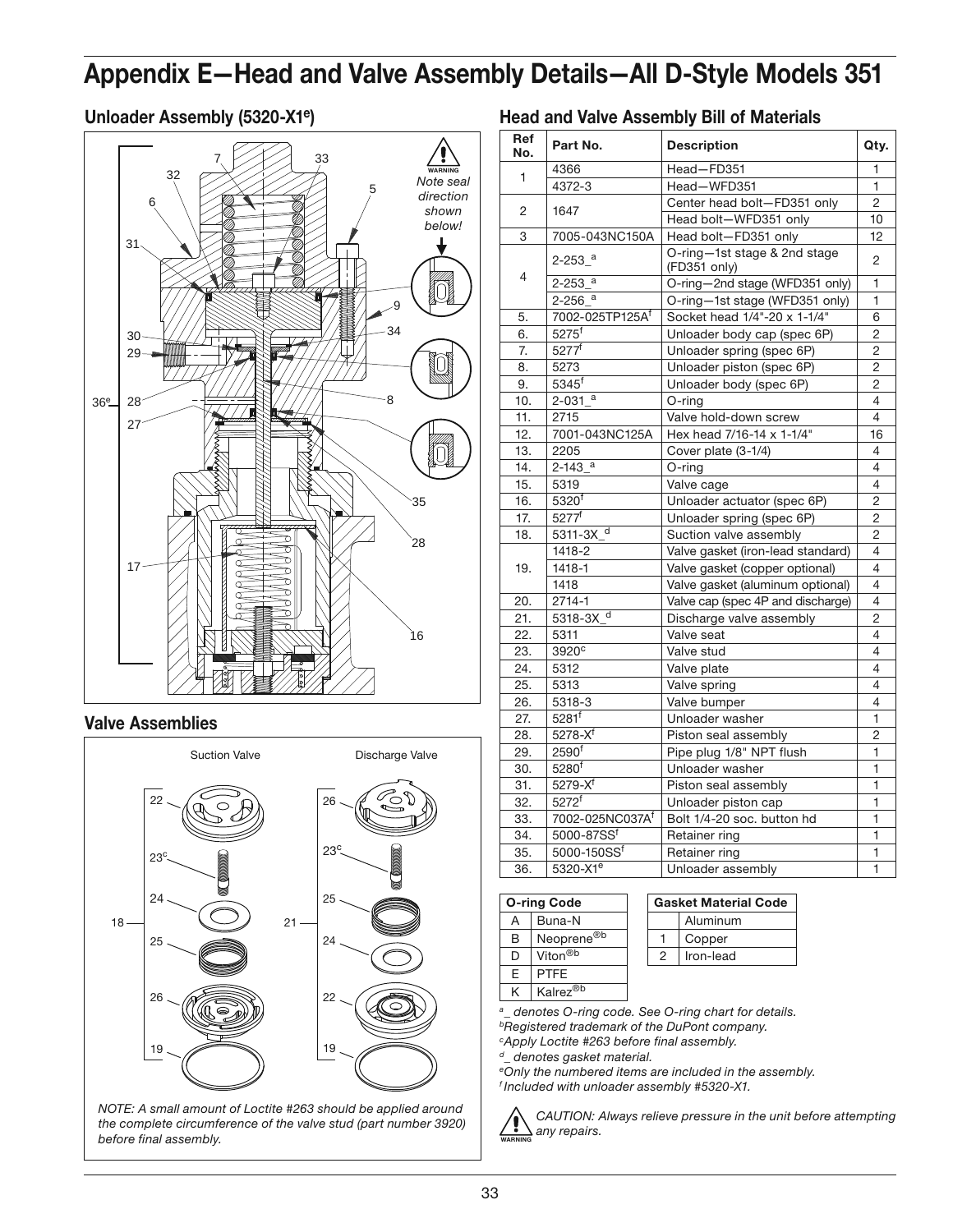# **Appendix E—Piston Assembly Details—All D-Style Models 351**



**1st Stage 2nd Stage**



### **Piston Assembly Bill of Materials**

| Piston Assembly No. |                               | 1st Stage        |                           | 2nd Stage        |         |
|---------------------|-------------------------------|------------------|---------------------------|------------------|---------|
|                     |                               | 5305-X           |                           | 5307-X           |         |
|                     | <b>Piston Diameter</b>        | 2-3/4" (6.98 cm) |                           | 1-3/4" (4.45 cm) |         |
| Ref.<br>No.         | <b>Part Name</b>              | Part No.         | Qty.                      | Part No.         | Qty.    |
| 1.                  | Screw, sockethead             | 7002-008 NC125A  | 6                         | Does not apply   |         |
|                     | Lock washer                   | 7207-008A        | 6                         |                  |         |
| 2.                  | Piston head                   | 5305             | 1                         | 5307             | 1       |
| 3.                  | Ring expander                 | 1774             | 3                         | 2015             | 3       |
| Piston ring<br>4.   | 5315-PTFE<br>(standard)       | 3                | 1770-PTFE<br>(standard)   | 3                |         |
|                     | 5315-2-Alloy 50<br>(optional) | 3                | 1770-3-PEEK<br>(optional) | 3                |         |
| 5.                  | Locknut                       | 1482             | 1                         | Does not apply   |         |
| 6.                  | Lock pin                      | 1483             | 1                         | Does not apply   |         |
| 7.                  | Piston platform               | 5306             | 1                         | Does not apply   |         |
| 8.                  | Shim washer, thick            | 1528             |                           |                  |         |
|                     | Shim washer, thin             | 1528-1           | As reg.                   | 1378             | As reg. |
| 9.                  | Thrust washer                 | 1527             | 1                         | Does not apply   |         |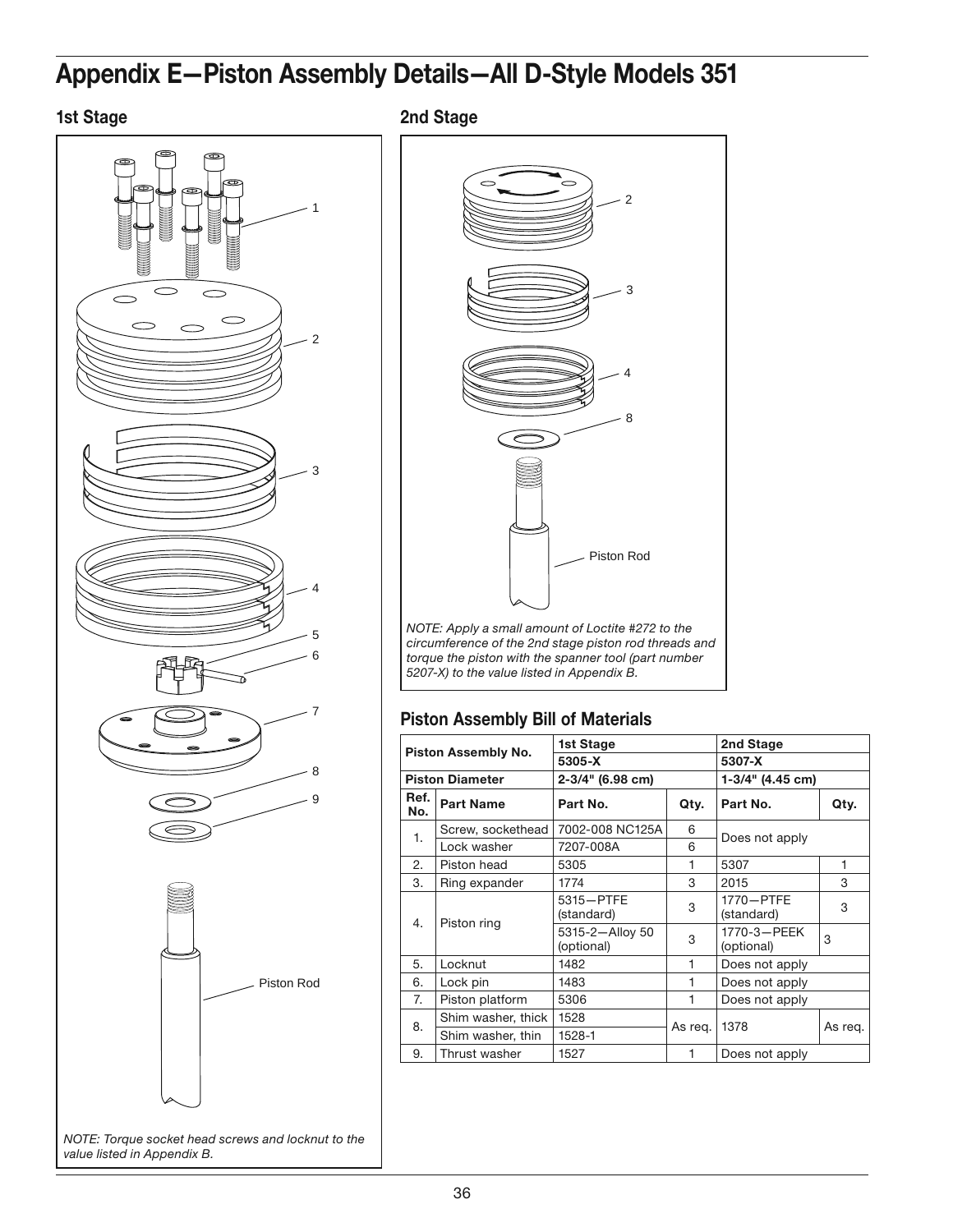# **Appendix E—Packing Assembly Details —All D-Style Models 351 and 391**



Packing Spec. A **Packing Spec. A** Packing Assembly Bill of Materials

| Ref<br>No. | Part No.               | <b>Description</b>                                                                  | Qty.           |
|------------|------------------------|-------------------------------------------------------------------------------------|----------------|
|            | 5334                   | Cylinder-FD351                                                                      | 1              |
|            | 5259                   | Cylinder-WFD351                                                                     | 1              |
| 1.<br>4160 |                        | Cylinder-D391, FD391                                                                | 1              |
|            | 3744                   | Cylinder-WD391, WFD391                                                              | 1              |
| 2.         | $2 - 231$ $a$          | O-ring-2nd stage (all models)                                                       | 1              |
|            | $2 - 247$ <sup>a</sup> | O-ring-1st stage (all models)                                                       | 1              |
| 3.         | 5000-125               | Retainer ring                                                                       | 6              |
| 4.         | 1714                   | Packing box washer                                                                  | 10             |
| 5.         | 1628                   | Packing spring                                                                      | 4              |
| 6.         | 1453-1                 | Male packing ring                                                                   | 4              |
| 7.         | 1454                   | Packing ring                                                                        | 20             |
| 8.         | 1452-1                 | Female packing ring                                                                 | 4              |
| 9.         | 2801                   | Cartridge holddown screw                                                            | 2              |
| 10.        | 2778                   | Spacer                                                                              | 2              |
| 11.        | $2 - 227$ <sup>a</sup> | O-ring                                                                              | 4              |
| 12.        | 2776 <sup>d</sup>      | Packing cartridge<br>$\overline{2}$                                                 |                |
| 13.        | 1677-1                 | Oil deflector ring<br>2                                                             |                |
| 14.        | 1387-X                 | Adjustment screw assembly<br>(includes part number 1192)                            | 2              |
|            | 1192                   | Locking device TFE 1/8" dia. x<br>$1/4"$ long                                       | 2              |
| 15.        | 2773-X                 | Crosshead guide assembly                                                            | 1              |
| 16.        | 2777 <sup>c</sup>      | Cartridge plate                                                                     | $\overline{2}$ |
| 17.        | 5000-262 <sup>c</sup>  | Retainer ring                                                                       | 2              |
| 18.        | 7005-043NC125A         | Ferry head bolt                                                                     | 12             |
|            | 7206-043A              | Lock washer                                                                         | 6              |
| 19.        | 1489                   | Crankcase gasket                                                                    | 1              |
| 20.        | 1488                   | Inspection plate gasket                                                             | 1              |
| 21.        | 1487                   | Inspection plate                                                                    | 1              |
| 22.        | 7003-025NC037E         | $1/4 - 20x3/8"$                                                                     | 8              |
|            | 1452-1X3               | Packing set (PTFE standard)<br>includes 1452-1, 1453-1, 1454 (5),<br>1628. 1714     | 4              |
| 23.        | 1452-2X3               | Packing set (Alloy 50 optional)<br>includes 1452-1, 1453-1, 1454 (5),<br>1628, 1714 | 4              |

### **O-ring Code**

| А | Buna-N                 |
|---|------------------------|
| R | Neoprene <sup>®b</sup> |
| Ð | Viton <sup>®b</sup>    |
| E | PTFF                   |
| K | Kalrez <sup>®b</sup>   |
|   |                        |

*a \_ denotes O-ring code. See O-ring chart for details. b Registered trademark of the DuPont company.*

*c Included with crosshead guide assembly 2773-X.*

*d Before installing the packing cartridge and packing on the piston rod, use packing cone (part number 4005) on the 1st stage of model 351 and both stages of model 391. Use packing cone (part number 5268) on the 2nd stage of model 351 only. See crosshead and connecting rod assembly details for more information.*

**WARNING** *CAUTION: Always relieve pressure in the unit before attempting any repairs.*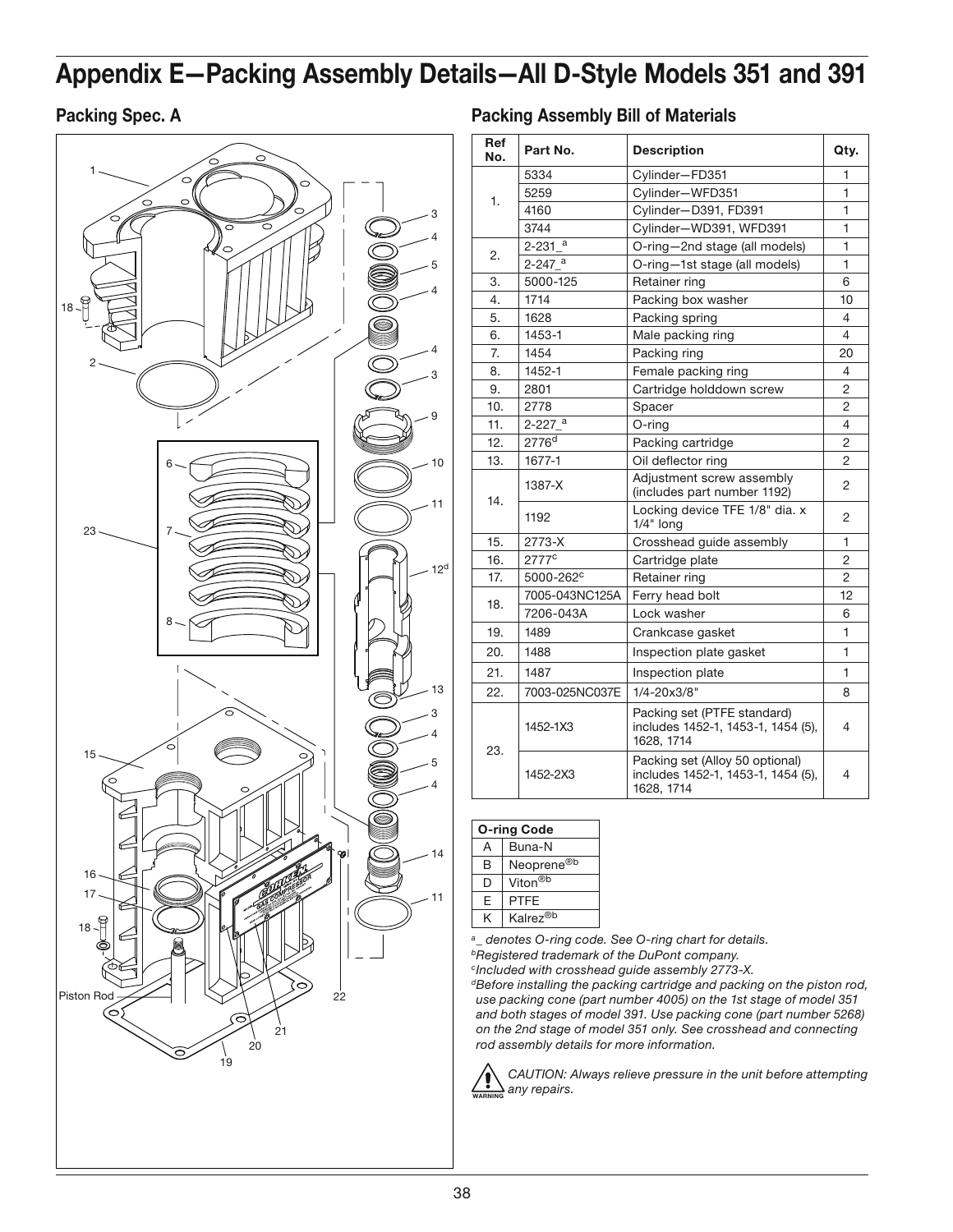# **Appendix E—Packing Assembly Details —All D-Style Models 351 and 391**

### **Packing Spec. B**



|  | <b>Packing Assembly Bill of Materials</b> |  |  |
|--|-------------------------------------------|--|--|
|--|-------------------------------------------|--|--|

| <b>Ref</b><br>No. | Part No.               | <b>Description</b>                                                                  | Qty.           |
|-------------------|------------------------|-------------------------------------------------------------------------------------|----------------|
|                   | 5334                   | Cylinder-FD351                                                                      | 1              |
| 1.                | 5259                   | Cylinder-WFD351                                                                     | $\mathbf{1}$   |
|                   | 4160                   | Cylinder-D391, FD391                                                                | $\mathbf{1}$   |
|                   | 3744                   | Cylinder-WD391, WFD391                                                              | $\mathbf{1}$   |
| 2.                | $2 - 231$ <sup>a</sup> | O-ring-2nd stage (all models)                                                       | $\mathbf{1}$   |
|                   | 2-247 <sup>a</sup>     | O-ring-1st stage (all models)                                                       | $\mathbf{1}$   |
| 3.                | 5000-125               | Retainer ring                                                                       | 6              |
| 4.                | 1714                   | Packing box washer                                                                  | 10             |
| 5.                | 1628                   | Packing spring                                                                      | 4              |
| 6.                | 1453-1                 | Male packing ring                                                                   | 4              |
| $\overline{7}$    | 1454                   | Packing ring                                                                        | 20             |
| 8.                | 1452-1                 | Female packing ring                                                                 | 4              |
| 9.                | 2801                   | Cartridge holddown screw                                                            | $\overline{c}$ |
| 10.               | 2778                   | Spacer                                                                              | 2              |
| 11.               | $2 - 227$ <sup>a</sup> | O-ring                                                                              | 4              |
| 12.               | 2776 <sup>d</sup>      | Packing cartridge<br>2                                                              |                |
| 13.               | 1677-1                 | Oil deflector ring                                                                  | $\overline{c}$ |
|                   | 1387-X                 | Adjustment screw assembly<br>(includes part number 1192)                            | 2              |
| 14.               | 1192                   | Locking device TFE 1/8" dia. x<br>$1/4"$ long                                       | 2              |
| 15.               | 2773-X                 | Crosshead guide assembly                                                            | 1              |
| 16.               | 2777 <sup>c</sup>      | Cartridge plate                                                                     | 2              |
| 17.               | 5000-262 <sup>c</sup>  | Retainer ring                                                                       | $\overline{2}$ |
|                   | 7005-043NC125A         | Ferry head bolt                                                                     | 12             |
| 18.               | 7206-043A              | Lock washer                                                                         | 6              |
| 19.               | 1489                   | Crankcase gasket                                                                    | 1              |
| 20.               | 1488                   | Inspection plate gasket                                                             | 1              |
| 21.               | 1487                   | Inspection plate                                                                    | 1              |
| 22.               | 7003-025NC037E         | $1/4 - 20x3/8"$                                                                     | 8              |
|                   | 1452-1X3               | Packing set (PTFE standard)<br>includes 1452-1, 1453-1, 1454 (5),<br>1628, 1714     | 4              |
| 23.               | 1452-2X3               | Packing set (Alloy 50 optional)<br>includes 1452-1, 1453-1, 1454 (5),<br>1628, 1714 | 4              |

| <b>O-ring Code</b> |                        |  |
|--------------------|------------------------|--|
| А                  | Buna-N                 |  |
| R                  | Neoprene <sup>®b</sup> |  |
| D                  | Viton <sup>®b</sup>    |  |
| F                  | <b>PTFE</b>            |  |
| ĸ                  | Kalrez <sup>®b</sup>   |  |
|                    |                        |  |

*denotes O-ring code. See O-ring chart for details.* 

*b Registered trademark of the DuPont company.*

*c Included with crosshead guide assembly 2773-X.*

*d Before installing the packing cartridge and packing on the piston rod, use packing cone (part number 4005) on the 1st stage of model 351 and both stages of model 391. Use packing cone (part number 5268) on the 2nd stage of model 351 only. See crosshead and connecting rod assembly details for more information.*

**WARNING** *CAUTION: Always relieve pressure in the unit before attempting any repairs.*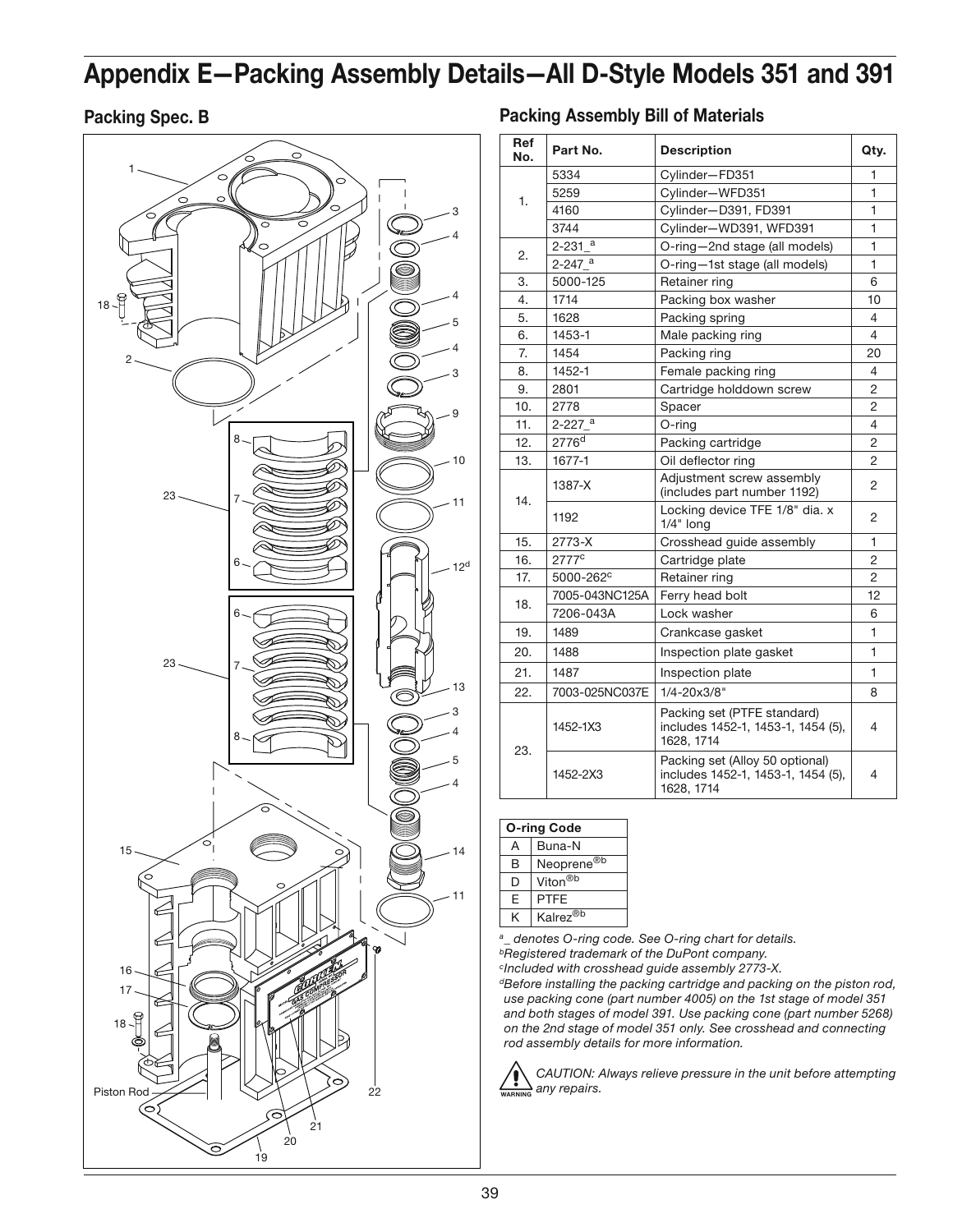# **Appendix E—Crosshead and Connecting Rod Assembly Details—All D-Style Models 351 and 391**



### **Connecting Rod Assembly Bill of Materials**

| Ref<br>No. | Part No.            | <b>Description</b>                                                       | Qty.           |
|------------|---------------------|--------------------------------------------------------------------------|----------------|
|            | 1384-X1             | Crosshead assembly-1st stage (351)<br>only)                              | 1              |
| 1.         |                     | Crosshead assembly-1st and 2nd<br>stage (391 only)                       | 2              |
|            | 1384-X4             | Crosshead assembly-1st and 2nd<br>stage (391 only) - chrome oxide (opt.) | 2              |
|            | 1384-X5             | Crosshead assembly-2nd stage (351)<br>only)                              | 1              |
| 2.         | 1498                | Retainer ring                                                            | 4              |
| 3.         | 1496                | Wrist pin                                                                | 2              |
| 4.         | $1495 - X^{a,b}$    | Wrist pin bushing                                                        | $\overline{2}$ |
| 5.         | 1492 <sup>b</sup>   | <b>Bolt</b>                                                              | 4              |
| 6.         | 1490-X              | Connecting rod assembly                                                  | 2              |
| 7.         | 1490 <sup>b</sup>   | Connecting rod                                                           | 2              |
| 8.         | 1491 <sup>b</sup>   | Connecting rod bearing                                                   | $\overline{2}$ |
| 9.         | $1493^{b,c}$        | Nut                                                                      | 4              |
| 10.        |                     | Packing cone-1st stage (351 only)                                        | 1              |
|            | 4005 <sup>d</sup>   | Packing cone-1st and 2nd stage<br>$(391$ only)                           | 1              |
|            | $5268$ <sup>d</sup> | Packing cone-2nd stage (351 only)                                        | 1              |

*a Must be rebored after replacing (0.8754/0.8751 dia.) b Included with connecting rod assembly* 

*c Torque connecting rod nut to value shown in Appendix B.*

*d Only used when installing the packing cartridge and packing on the piston rod.*

*Never attempt to separate the piston rod and crosshead. When repair becomes necessary, the entire crosshead assembly must be replaced.*



*CAUTION: Always relieve pressure in the unit before attempting any repairs.*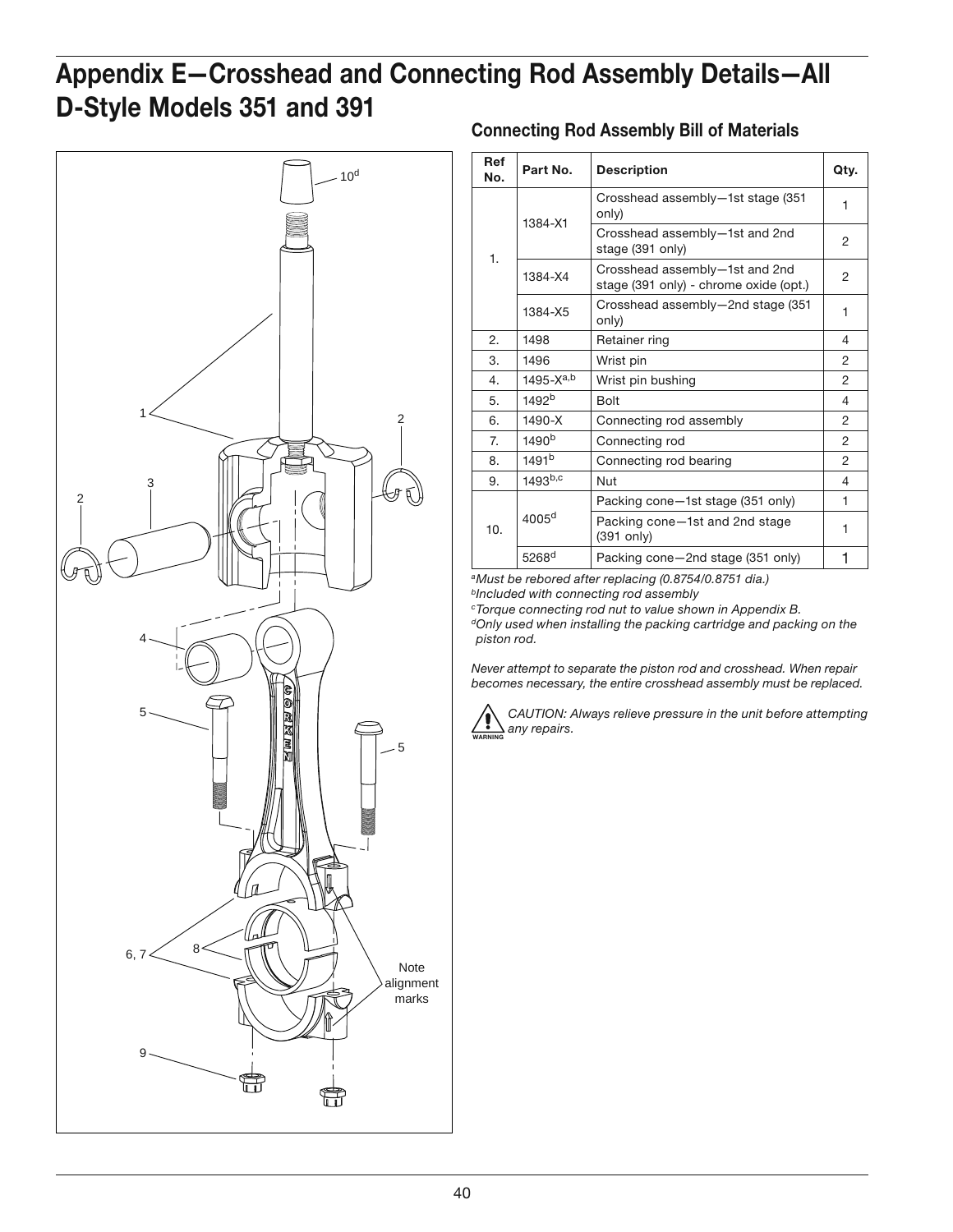# **Appendix E—Flywheel Assembly Details—All D-Style Models 351 and 391**



Back Side



Front Side

### **Flywheel Assembly Bill of Materials**

| <b>Assembly Number</b> | <b>Assembly Name</b>                                                      |
|------------------------|---------------------------------------------------------------------------|
| $2549 - X$             | Flywheel assem-<br>bly (flywheel, hub,<br>three bolts and<br>lockwashers) |
| 2549                   | Flywheel: 16" O.D.,<br>3 groove                                           |
| H SF-1.375             | Hub with three bolts<br>and lockwashers                                   |

*NOTE: For details on flywheel runout, refer to the Clearances and Dimensions in Appendix B.*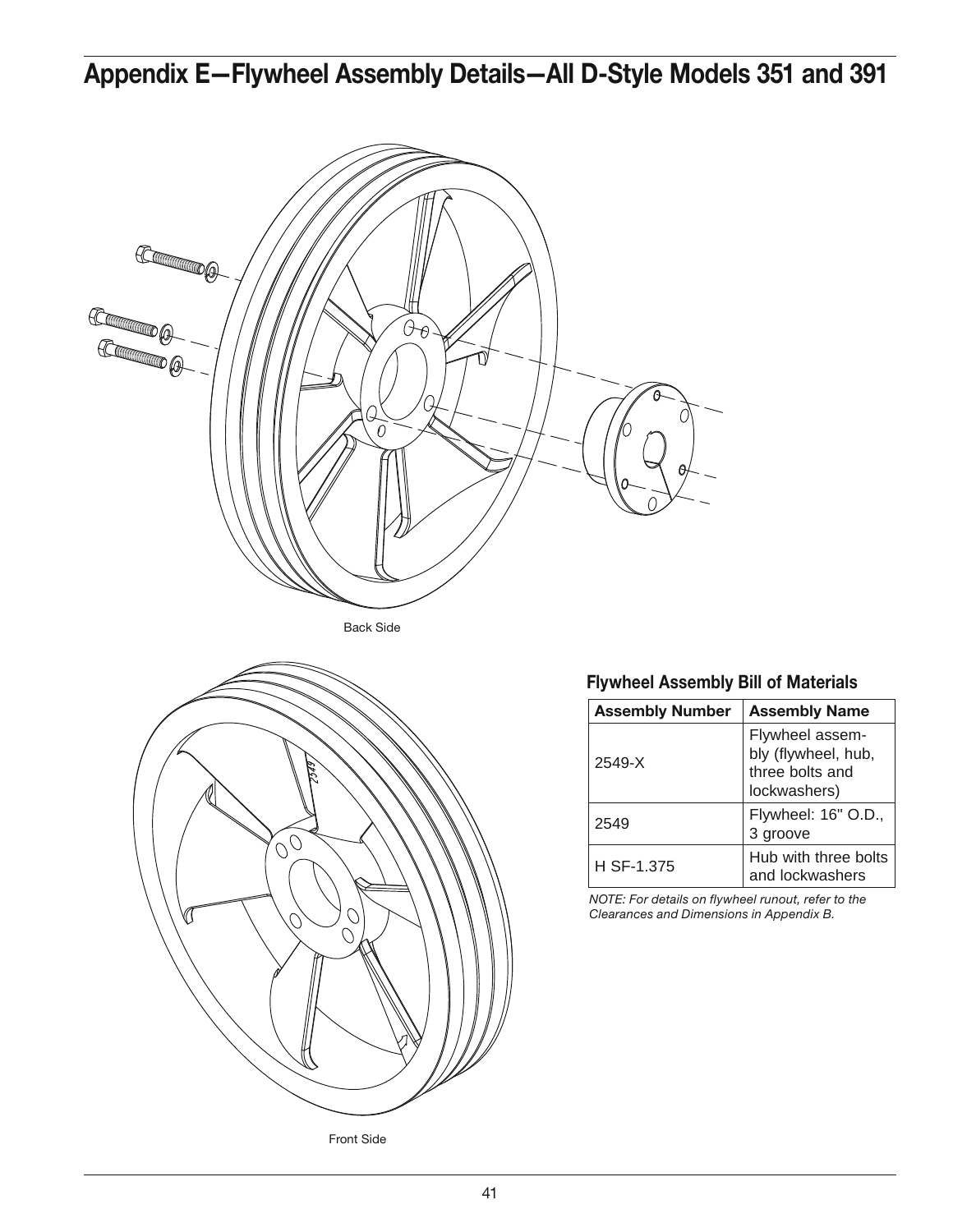# **Appendix E—Crankcase Assembly Details—All D-Style Models 351 and 391**